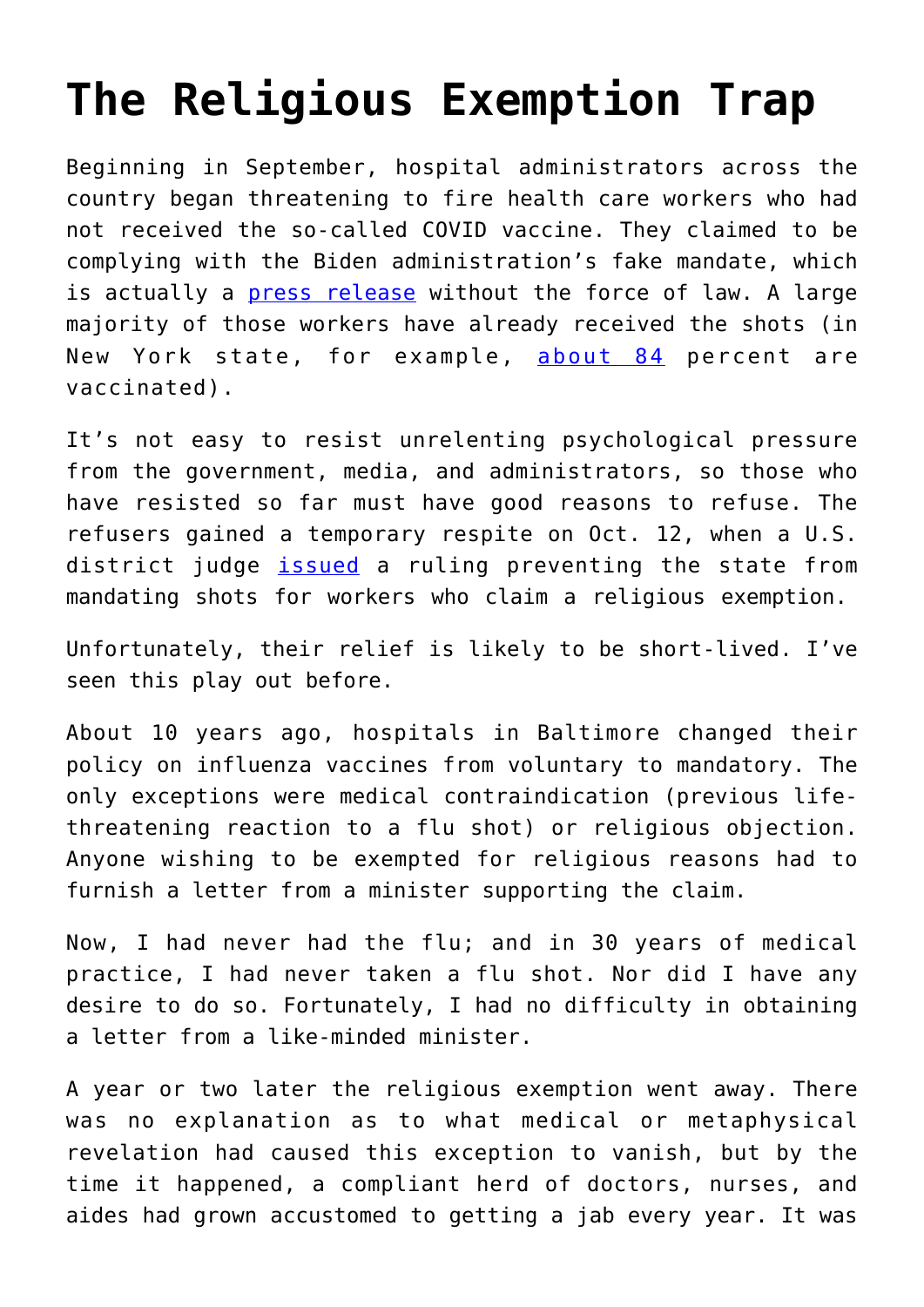no big deal to them. Nobody was dropping dead from the vaccine; nobody wanted to think about less immediate adverse effects; and even if the manufacturers were not very good at guessing the right strain of flu, it seemed like free insurance. Oddballs like me, who saw no point in monkeying with our immune systems to prevent a trivial and unlikely infection, were in a tiny minority.

When the exemption went away, there was no one to stand in solidarity with the few who wanted to say no to the shot. If you didn't comply, you wouldn't be allowed into the hospital without a mask, and you would be treated like an untouchable. I am ashamed to say that in 2013, I let them inject me. At the end of the next year, I retired without taking another dose and watched the rest of the herd line up for its [illusion](https://www.science.org/content/article/why-flu-vaccines-so-often-fail) of immunity.

The main reason for the appalling lack of skepticism about vaccine mandates is that a legal concern over "standard of care" is burned into the brains of doctors. Standard of care is a legal term used in malpractice lawsuits, and departure from the defined standard may be grounds for a malpractice suit if anything goes wrong in diagnosis or treatment. One of the supposed arbiters of the standard of care, the Centers for Disease Control (CDC), [says,](https://www.cdc.gov/flu/prevent/keyfacts.htm) "Everyone **6 months of age and older** should get an influenza (flu) vaccine every season with rare exception." [Emphasis mine.] If it's safe and necessary for babies—like say, Johnson's Baby Powder—how can any rational person object? If you want to see how snide and condescending a doctor can be, just try questioning the CDC's recommendations.

In a medical culture of extreme compliance spurred by fear of being sued, the transition from optional to recommended to mandatory happens very rapidly. The opportunity to plead religious objections is only a transition—a ploy to suppress resistance—until it's too late.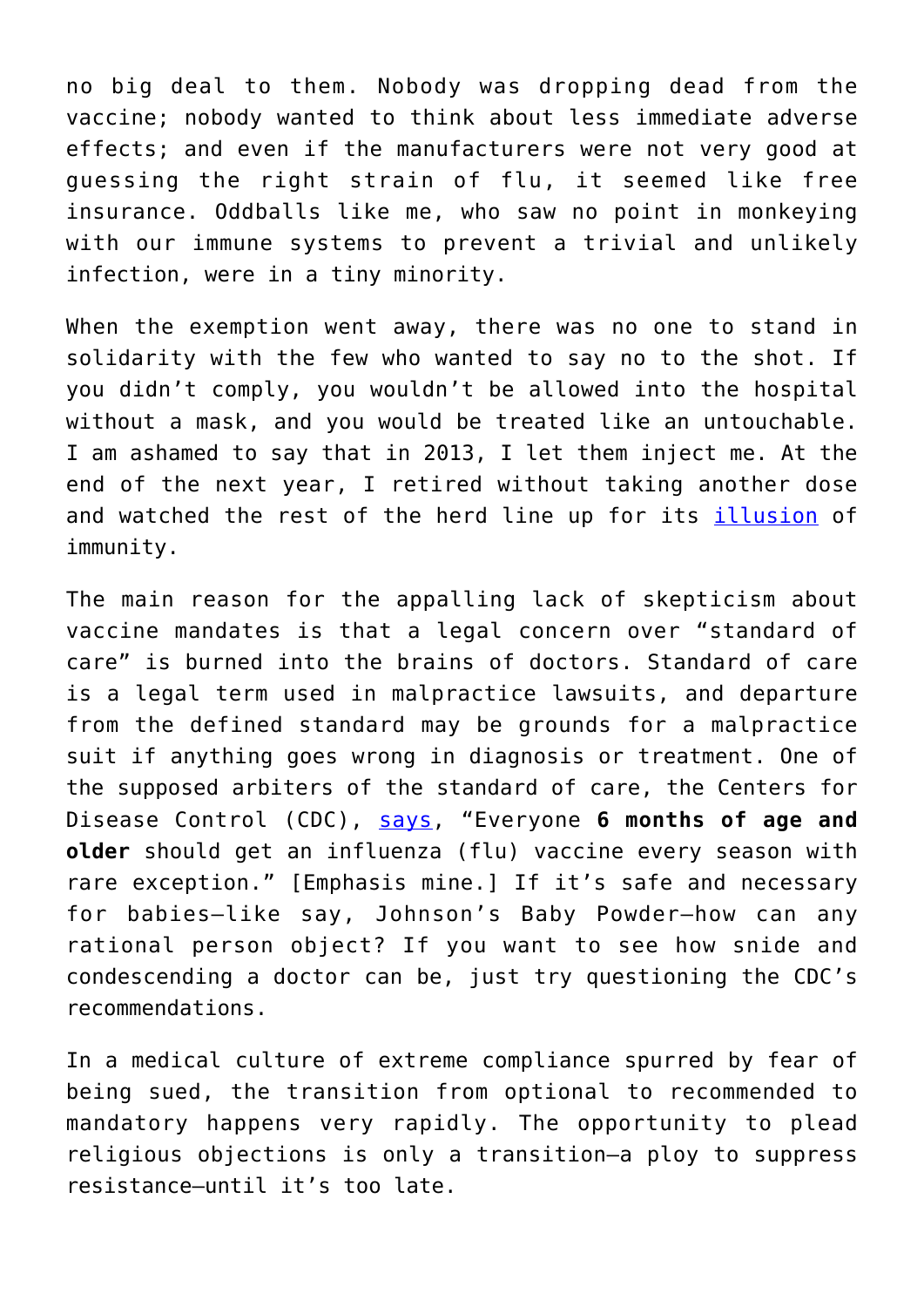It's also a clever deflection from the real issue, which is informed consent. A basic principle of medical ethics is that consent to a medical intervention must be voluntary. Every patient has the nearly absolute [right](https://www.fda.gov/regulatory-information/search-fda-guidance-documents/informed-consent#exceptions) to refuse whatever the medical system is pushing (a rare exception being active infection with a dangerous communicable disease such as tuberculosis). That refusal is valid whether it derives from reasoned evaluation of the medical literature or from belief in a divine revelation. But don't count on the [Supreme](https://www.reuters.com/world/us/us-supreme-court-justice-rejects-challenge-maine-covid-19-vaccine-mandate-2021-10-19/) [Court](https://www.reuters.com/world/us/us-supreme-court-justice-rejects-challenge-maine-covid-19-vaccine-mandate-2021-10-19/) to recognize it.

I suspect that the authoritarians who impose medical mandates enjoy the irony of compelling their subjects to confess an irrational objection as the *only* escape from subjugation. "Jump, little doggie; jump through the hoop!" Then how they must smile as they snatch the hoop away. "Ha! Another victory for reason over superstition! Got you, you selfish, loony, superstitious freak!"

The religious exemption trap implicitly denies the possibility of alternative reasoning or differing interpretation of the scientific evidence. In so doing, it reinforces the smug intolerance of the ruling class.

For those who have only a few months before retirement, claiming a religious exemption may be a prudent move, if not a brave one. But for everyone else, there is only one option—and it's not showing some administrator the data and the peerreviewed papers. If those people cared about anything but their own job security, they wouldn't be violating the basic rights of their employees.

The only option is the [one demonstrated](https://www.cnbc.com/2021/10/19/southwest-vaccine-mandate-unpaid-leave-exemptions.html) by the pilots of Southwest Airlines. Organize, stand up, and say no. The tyrants will continue to threaten, [lie](https://www.dallasnews.com/business/airlines/2021/10/11/southwest-airlines-union-says-pilots-did-not-walk-out-to-protest-vaccine-mandates/), and manipulate; but they cannot win against a people determined to be free.

—